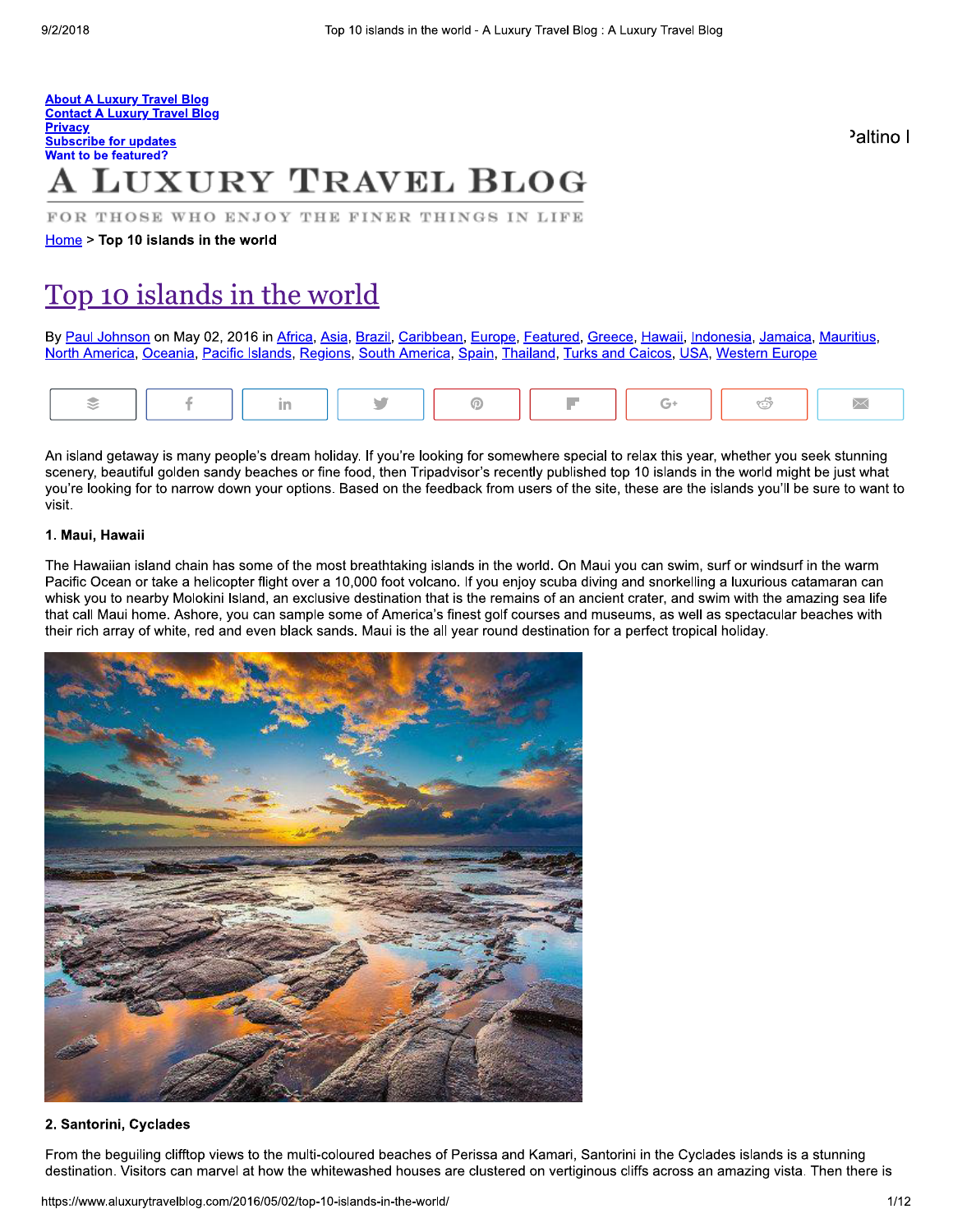Top 10 islands in the world - A Luxury Travel Blog : A Luxury Travel Blog

the local seafood cuisine and excellent wines to complement the diverse and active art and nightlife on the island.



# 3. Jamaica

If fusion is your thing then so too will be Jamaica. The island is a heady mix of world cultures blending European, African, Asian and Middle East into a wonderful cocktail of delights. Jamaica has a tradition of being one of the most welcoming islands in the world; perhaps it has something to do with the exotic food and intoxicating arts. If you're brave enough you might like to take your chance with cliff jumping at Negrill Cliffs, or perhaps you'd prefer a sedate romantic walk along the hundreds of glorious sandy beaches.



# 4. Providenciales, Turks and Caicos

On an island surrounded by perfect sapphire blue seas, it is the water that is the main attraction. Providenciales in the Turks and Caicos benefits from warm seas and hot temperatures, ideal for enjoying all that is on offer including scuba diving in Chalk Sound, waterskiing or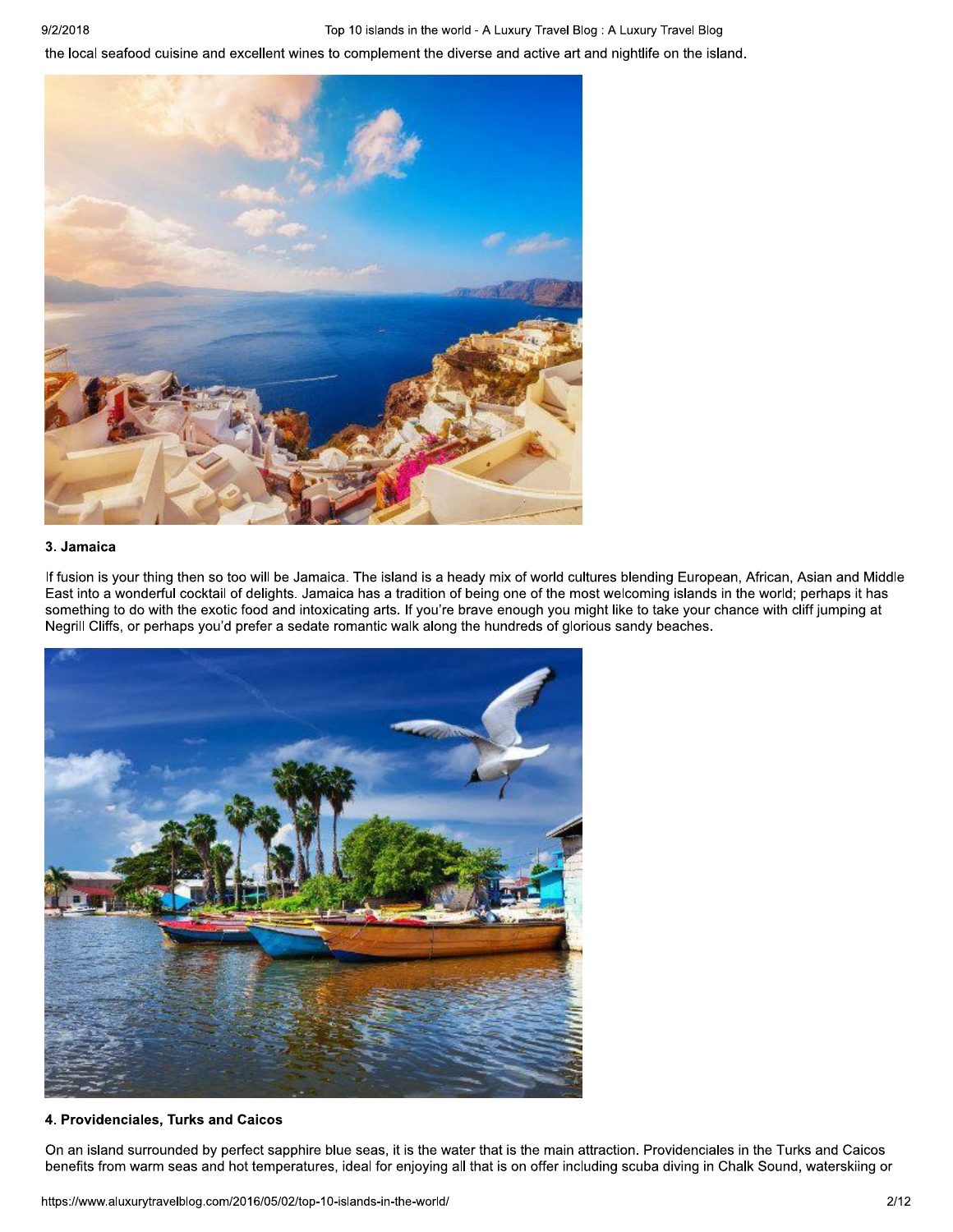#### Top 10 islands in the world - A Luxury Travel Blog : A Luxury Travel Blog

jetskiing and perhaps even diving with sharks. For the less adventurous there can be a visit to Caicos Conch Farm or browse the art on offer at Anna's Art Gallery. Providenciales is also a superb honeymoon destination with some of the best beaches for lovers to walk hand in hand along with the warm soft sand between their toes.



#### 5. Bali, Indonesia

It is the vibrant colours and the movement and sounds that encapsulate Bali for most visitors: the colours of the clothes and the white beaches, and the sounds of dense jungles teeming with loud monkeys. Hidden deep within the jungle are ancient stone temples. Then there are the views, and amazing panoramas from the peak of Mount Batur. After a day exploring, return to your luxury hotel for one of the world's best and most therapeutic massages.



6. Majorca, Balearic Islands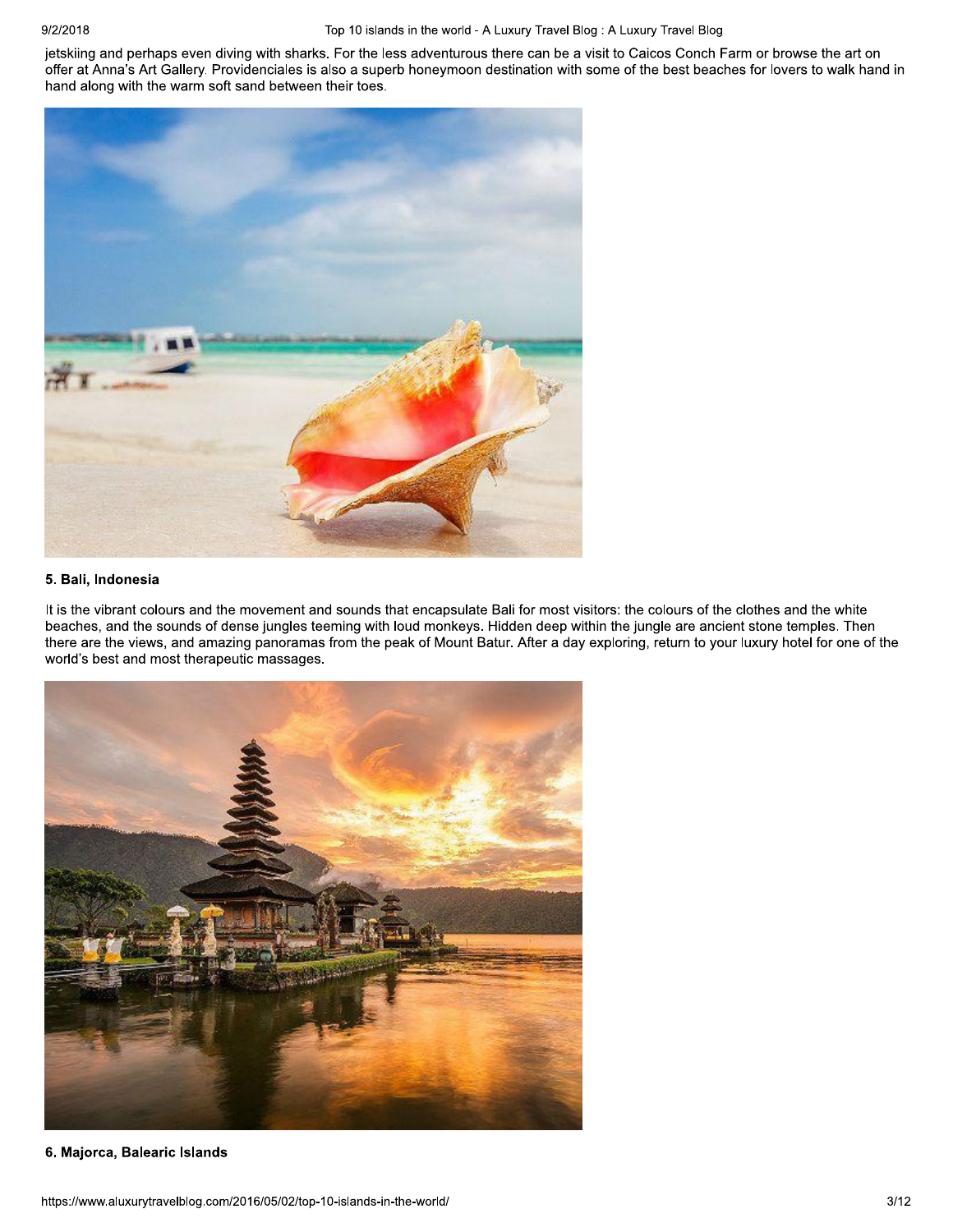#### Top 10 islands in the world - A Luxury Travel Blog : A Luxury Travel Blog

Once you escape from the package holiday crowd, Majorca has lots to offer the more discerning traveller. An island of dreams that gave inspiration to Chopin and Miro can inspire any modern day visitor too. From the beautiful Le Seu Cathedral and its portcullis entrance to the ancient Alcudia Old Town, there are thousands of things to see and do on this holiday island. If, however, you're looking to spend your time on the beach, then Playa de Muro Beach is widely regarded as amongst the best in the world. Or perhaps try a trek around the stunning scenery of Serra de Tramuntana.



# 7. Mauritius

From the moment you find yourself in the bustling and cosmopolitan capital, Port Louis, you know you're in for a fun and exciting time on the island of Mauritius. For an island only 29 miles wide by 38 miles long there is so much to see, do and experience in this East African paradise destination. The Indian Ocean surrounds the island with its amazing sealife which is best seen on a deep sea trip from Rivière Noire or gentler scuba dive at the exciting community of Flic en Flac.

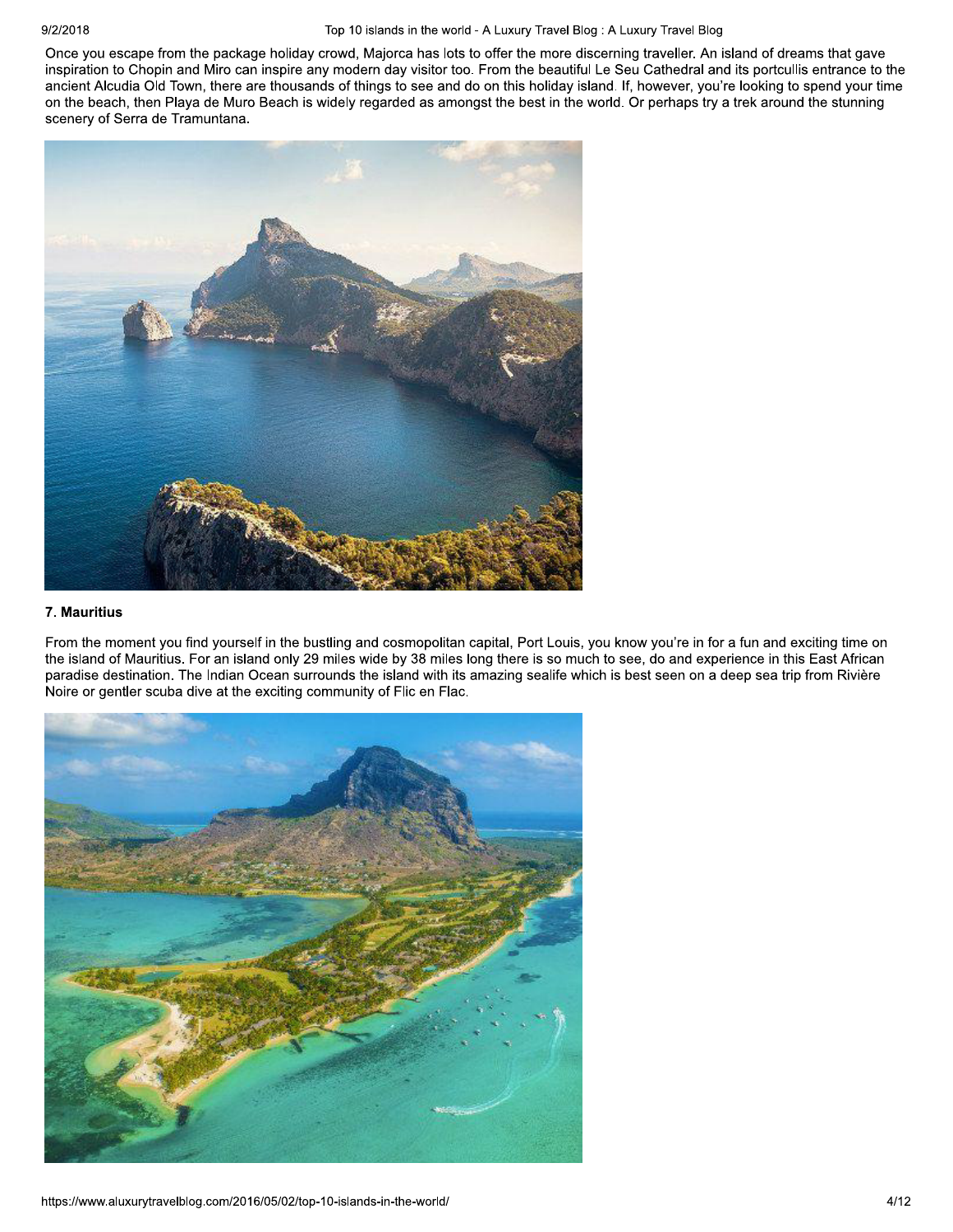# 8. Phuket, Thailand

Phuket is known to many as the James Bond island from The Man with the Golden Gun, but it is so much more than a film set. The island is one of the world's 'go to' destinations to experience spectacular deep blue lagoons and amazing pink sunsets. A visit to Phuket would not be complete with a ride in a local three wheel tuk tuk or a guided boat ride around the island. Away from the beaches venture further inland and climb heavily forested hills, mountains and cliffs.



#### 9. Bora Bora

If your idea of a getaway from it all holiday is in an overwater bungalow on an island in the South Pacific, then Bora Bora should be somewhere to consider. Despite its small size, the island has something for everyone, from sunbathing to feeding sharks. Bora Bora is also a superb honeymoon destination where a romantic dinner can be enjoyed on the beach under a clear sky filled with millions of stars. Wildlife lovers too can enjoy this island for its natural splendour with the Coral Gardens, the Lagoonarium or by scaling the 2,300 foot peak of Mount Otemanu.